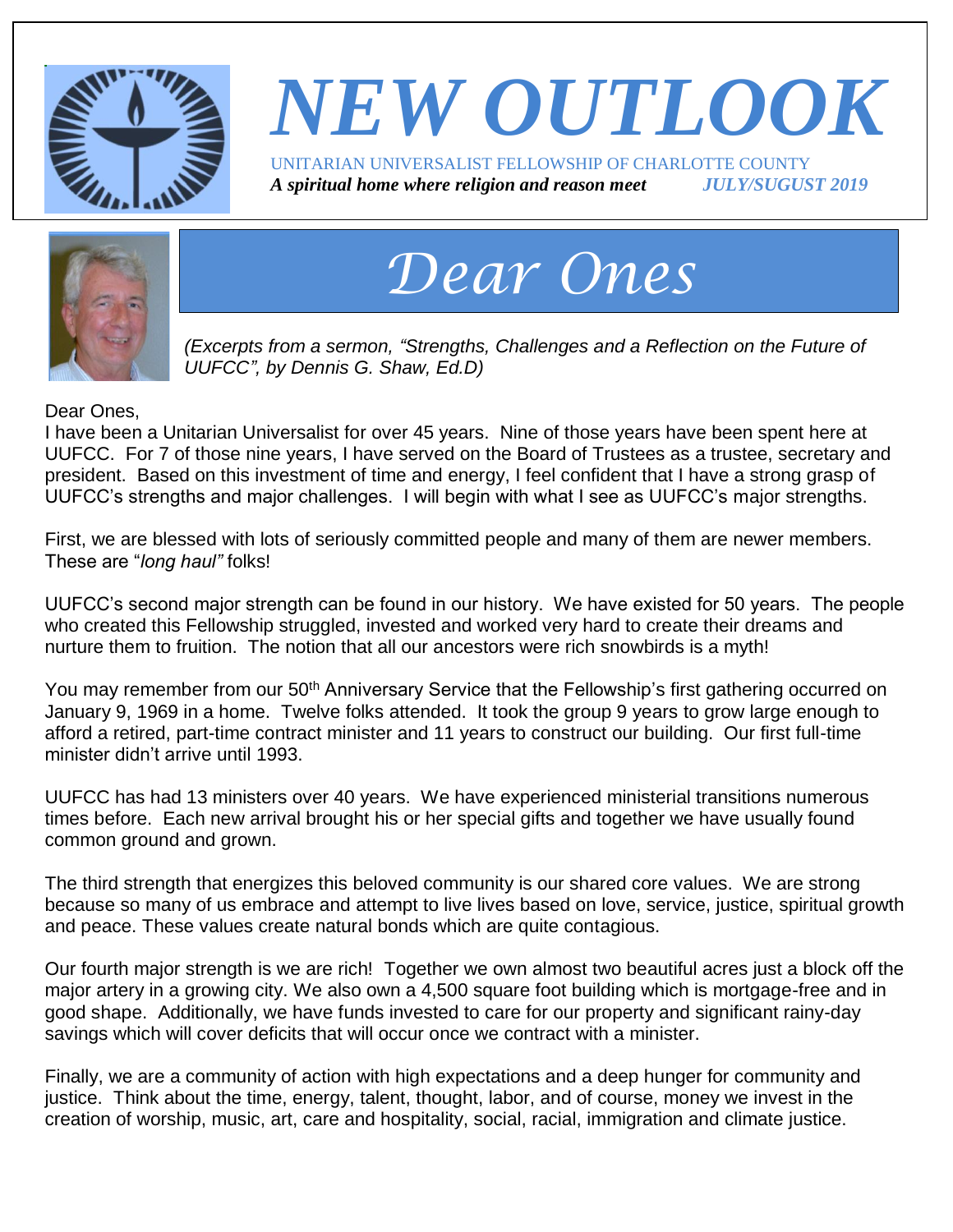Given these strengths, UUFCC will be able to face significant challenges like finding a minister and growing our pledge base so we can pay his or her salary over the long term. We currently have received approximately \$104,000 in pledges for the 2019-20 fiscal year. We need to increase this amount to \$135,000 by the 2022-23 fiscal year. When we accomplish this, we will be in a financial position to invite a two-year contract minister to stay with us in a "settled" relationship.

To this end, Finance and Stewardship folks will meet regularly throughout the year to monitor and publicize our progress and create strategies. We will also focus on membership growth.

Please consider the Fellowship in your estate planning. Bequests have provided significant opportunities for expansion of programming and services in the past.

If you can, please increase your current pledge. You can accomplish this by notifying our treasurer, Nancy Weaver, in writing. Simply state that in addition to your previous pledge, you pledge an additional specified amount for the 19-20 pledge drive, then sign and date it.

If you have not pledged, please do so ASAP.

AND WHAT ABOUT THE FUTURE?

I don't have a crystal ball and the only constant I am aware of is change. But the vibes here at UUFCC are good. So, I will leave you with this final thought.

#### **DON'T WORRY. "BE HAPPY FOR LIFE IS AS SHORT AS A KISS."**

In faith and gratitude, Dennis Shaw, President UUFCC Board of Trustees

## CHANGES IN THE OFFICE

On July 28th during the Sunday service, we will officially say goodbye to the McCoy family. Members, Chris and Chrissy and son, Haven, are moving to Hamilton, Ontario, Canada.

Chris McCoy has been our Fellowship's administrator since June 2014. During this period, he has served UUFCC in so many capacities. His replacement will have much to learn.

During the over four years that I have served as President of UUFCC's Board of Trustees, I have relied on Chris' amazing wealth of information and technological skills to do my job. I treasure him as a trusted employee and dear friend. Chris' last day in the office will be July 18<sup>th</sup>.

On July 1<sup>st</sup> our new administrator, Mary Jane Williams, will begin learning Chris' responsibilities. We are delighted that Mary Jane accepted the position. The transition should be quite smooth.

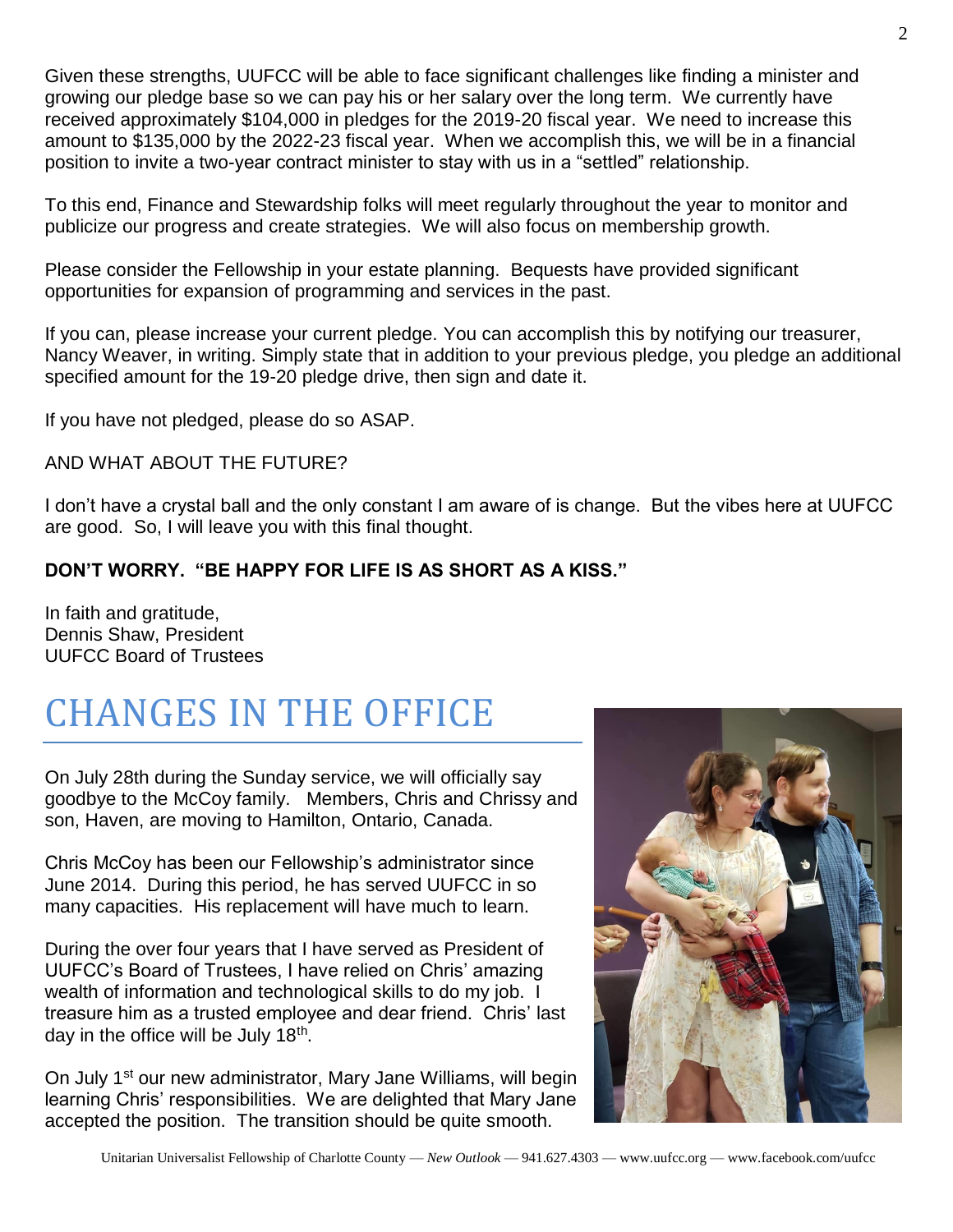*Many Paths…*

#### **Sundays**

**9:15 a.m.** Conversation Among Friends **10:30 a.m.** – Worship Service Coffee Hour following Worship Potluck Lunch on first Sunday

### **Meditation and Buddhist Discussion Group**

**Thursday nights, 5 - 6:00 pm** Each evening we begin with a discussion and end

with a period of meditation. All are welcome to attend.

### *Sunday Services*

#### *July August*

#### **July 7 "Why I Get Out of Bed on Sunday Morning" Sharon Whitehill, Robert Moran, and Marilyn Reeve**

Yes, it's tempting to sleep late on Sundays. But the former teacher in me is tempted to mention that unexcused absences today will be recorded and may affect your final grade. We three presenters will tell you why UUFCC acts a magnet for us, so come and compare what brings *you* here week after week. And be ready to be inspired by possibilities you've overlooked or postponed.

#### **July 14 "Providing Hope and Humanity"**

Vernon Scott of Meals on Wheels will tell us everything we need to know about what this organization does, how it is funded and how the meals are delivered. The Second Helping will be collected for Meals on Wheels as well.

#### **July 21 "An Updated Look at the Five Smooth Stones" The Reverend Margaret L. Beard**

We know that Unitarian Universalism has no creed. Over the years, there have been various efforts to describe who we are as a movement. Unitarian Theologian James Luther Adams attempted to delineate the essential elements of a genuine and vital religious liberalism. This is a model that has been around for over 50 years. While many have found it useful, are there ways it needs to be updated?

#### **July 28 "Confronting Stigma" John Lee**

John Lee will share about dealing with the stigma associated with HIV and help us learn the facts.

#### **August 4 "Unheard Melodies: Sacred Music of Heaven and Earth" Sharon Whitehill**

"Heard melodies are sweet," wrote John Keats, "but those unheard are sweeter." Human music, of course, is familiar. But what about animal music, or plant music - or the ancient idea of the music of the spheres? Today we leave the noise of TV and traffic behind and tune in to the sweet music of nature.

#### **August 11 "40 Acres and a White Girl: Reparations" James Abraham**

What happened to the 40 acres and a mule? Does the U.S. government owe black people anything? James Abraham will discuss the pros and cons of reparations in an engaging, fact-filled presentation.

#### **August 18 "What About Eve?" The Reverend Margaret L. Beard**

Most of us are generally familiar with the story of Adam and Eve. It is the creation story shared by the three Abrahamic religions: Islam, Judaism and Christianity. This story also sets the basis of the doctrines for "the fall of man" and "original sin" present in Christianity but not in Islam or Judaism (or Unitarian Universalism for that matter.) How can Eve be understood today as a heroic ancestor?

#### **August 25 "For the Love of Pets" Dennis Shaw**

Many of us share our homes and hearts with pets. This service will celebrate these special relationships that enrich our lives. While only official service animals can attend, you are encouraged to send stories and photos about your special "friend" to Dennis Shaw at [shawdennisg@yahoo.com](mailto:shawdennisg@yahoo.com)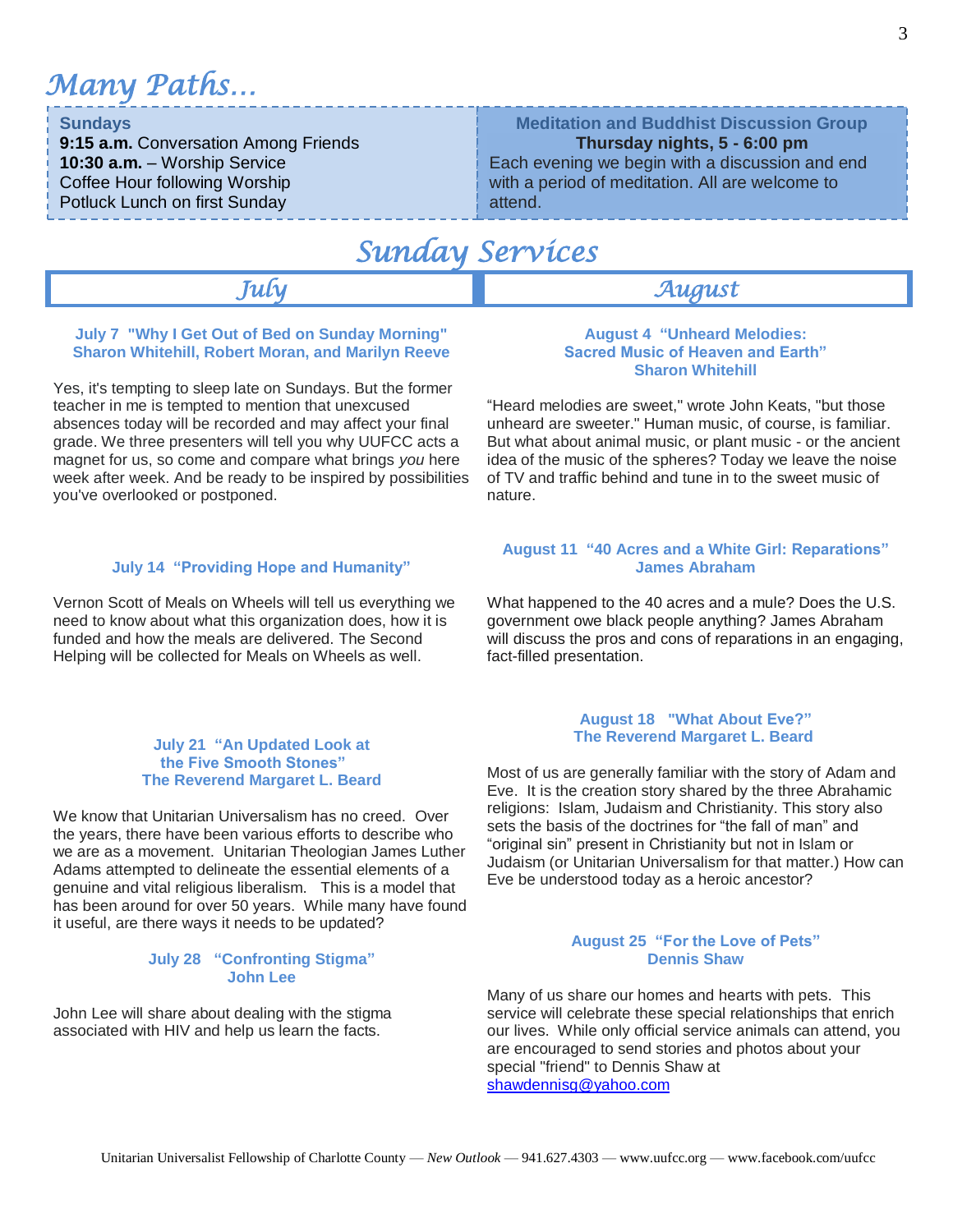The Book Group meets at the UUFCC on the last Wednesday of the month October through May at 1:30 p.m. except for the November and December discussions which are combined and held on a date to be determined. For further information contact Mary Jane Williams [maryjanewms@comcast.net](mailto:maryjanewms@comcast.net)

All are welcome to attend and suggestions for future discussions are welcome. Please keep in mind that we try to keep the price down for books that need to be purchased by discussion participants. The availability of inexpensive used copies is frequently a consideration.

If you would like to receive email notifications of future book choices and meeting reminders, please contact Mary Jane and you will be added to the group email list.

The October book will be the Epic of Gilgamesh. The story is about 4 thousand years old and is considered by many scholars to be the oldest piece of epic writing in existence. There are many versions and translations of this work and some of them are more difficult to read than others. A recommended inexpensive version is *Gilgamesh: a new English version* by Stephen Mitchell ISBN 978-0-7432-6169-2.

There are used copies available from Amazon in the \$5 range. If you can't get it, let me know and I'll see if I can lend you an e-reader with the book on it. The story itself is only about 80 pages in most versions but this edition contains a lot of supplementary material. I just like this translation best.

#### **Book selections for July and August**

#### **July 25** *The Selected Works of T. S. Spivet* **by Reif Larsen (fiction)**

When twelve-year-old genius cartographer T. S. Spivet receives an unexpected phone call from the Smithsonian announcing he has won the prestigious Baird Award, life as normal—if you consider mapping dinner table conversations normal—is interrupted and a wild cross-country adventure begins, taking T. S. from his family home just north of Divide, Montana, to the museum's hallowed halls. There are some answers here on the road from Divide and some new questions, too. How does one map the delicate lessons learned about family or communicate the ebbs and flows of heartbreak, loneliness, and love?







Twenty years ago, with The End of Nature, Bill McKibben offered one of the earliest warnings about global warming. Those warnings went mostly unheeded; now, he insists,

we need to acknowledge that we've waited too long, and that massive change is not only unavoidable but already under way. Our old familiar globe is suddenly melting, drying, acidifying, flooding, and burning in ways that no human has ever seen. We've created, in very short order, a new planet, still recognizable but fundamentally different. We may as well call it Eaarth.

That new planet is filled with new binds and traps. A changing world costs large sums to defend—think of the money that went to repair New Orleans, or the trillions it will take to transform our energy systems. But the endless economic growth that could underwrite such largesse depends on the stable planet we've managed to damage and degrade. We can't rely on old habits any longer.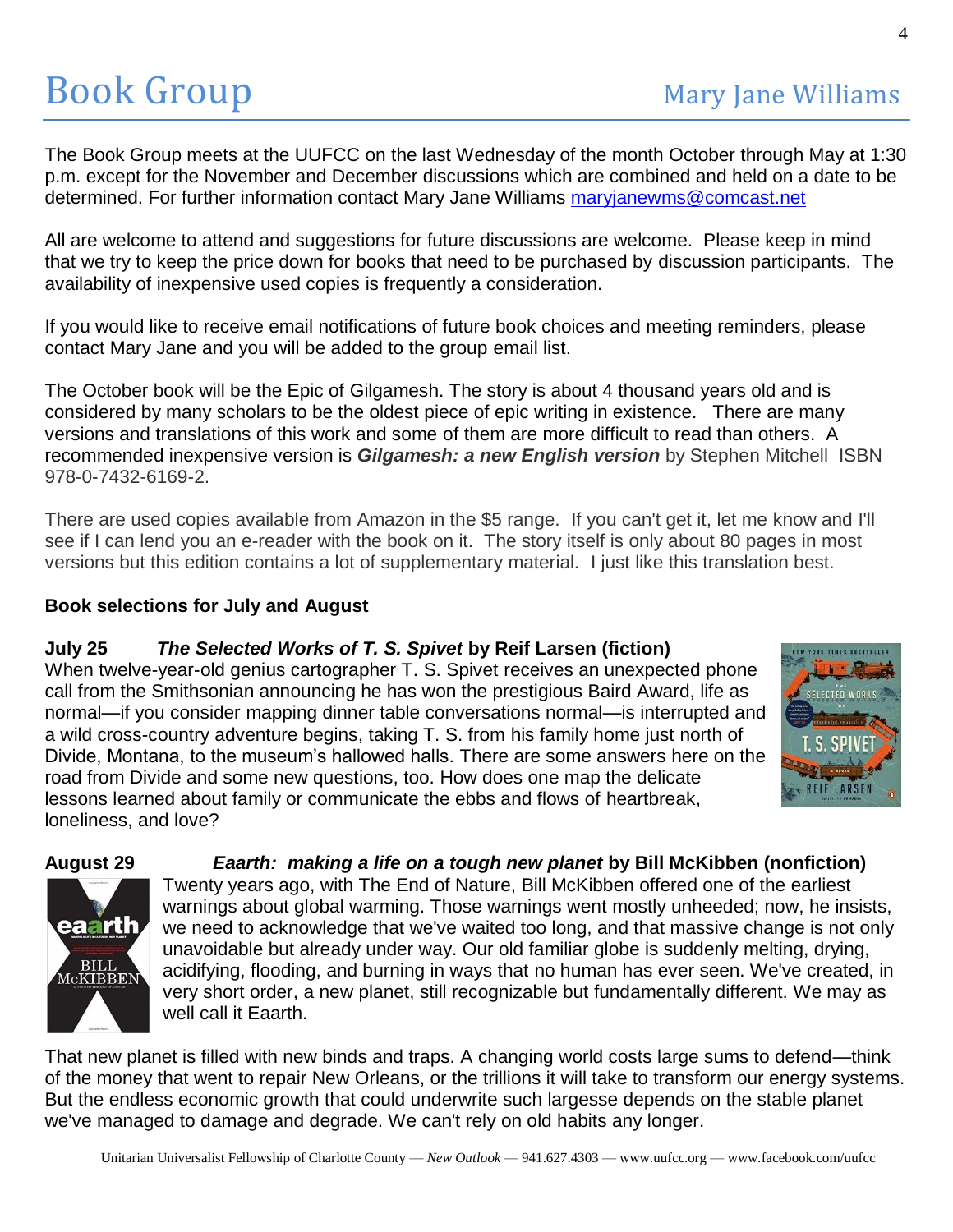## Library Update Mary Jane Williams

I'm happy to report that through the combined efforts of Tom, Chris and myself, the UUFCC Library Catalog is back online for your use. The link for the catalog is available via the UUFCC homepage under the Miscellaneous heading.

I am busy cataloging new materials for the Fellowship and suggest that you keep an eye on the new book shelf for great new books.

A special thanks to the Racial Justice committee for their generous contribution of the supporting materials from the White Ally movement and the newest edition of Racial Monologues. These books will be available in the library soon.

## Happy Birthday to you!



Cheryl Deuley 7/6

Delmar Wooden 7/7

Lorrie Budlong 7/11

Carolyn Kellar 7/14

Jack Osborne 7/16

Sharon Whitehill 7/21

Linda Himes 8/4 Norma Jock 8/20 Bill "Fossil" Howat 8/23 Joanne Murphy 8/23 Rosemary Hagan 8/25 Maureen Peters 8/30